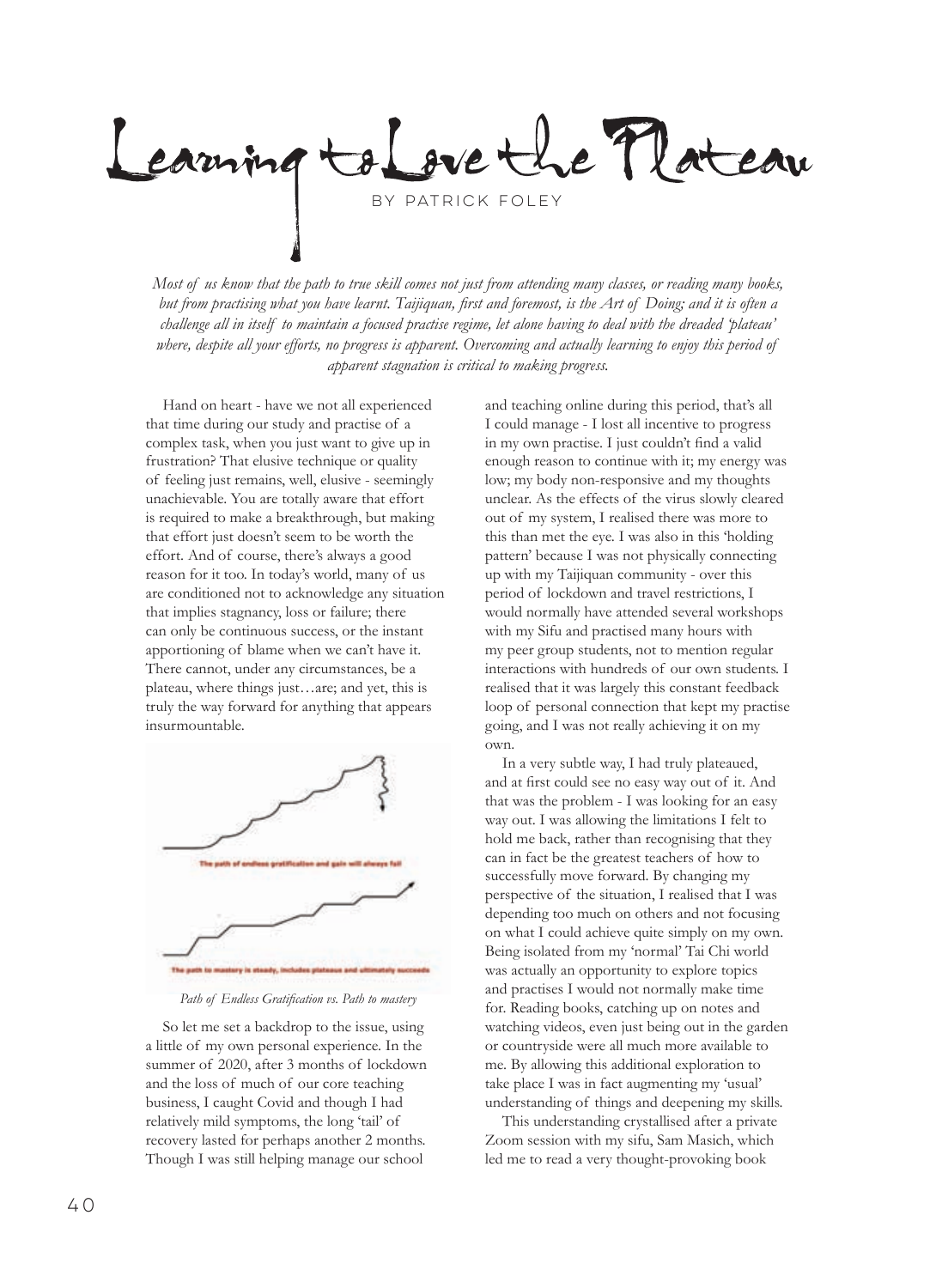

*Loss of community and peer support can easily cause you to plateau*

called "Mastery", by George Leonard. The main premise of the book is that in order to be on the path of mastery in any discipline, you need 5 'keys' - instruction; practise; surrender; intentionality and the edge.

What I would like to focus on in this article is the 'key' of practise, particularly with the view of practising toward mastery. Not all of us want mastery of course; we may be perfectly content to just enjoy the social aspect of our chosen discipline, do our exercises and stay healthy - nothing wrong with that. Some of us want mastery, but expect it to be handed to us on a plate ("surely now that I have done 100 lessons, I am by default a high level practitioner?!"). Mastery means you are making your own path, not always expecting to be rewarded with climax after climax. To actually be satisfied with the fact that sometimes, you just have to keep swimming, and be where you are. You have to learn to love the plateau, and when progress is made, you don't get bound by it, knowing that a new plateau is just around the corner.

## **Be grateful for the opportunity to deepen what you already know.**

The thing was, I already knew about how to stay on the path to mastery. Many years ago I managed a small manufacturing company making futon bed bases, and probably spent as much time on the shop floor as in the office. The bases were made from 2x1" pine slats that had to be cut to length then sanded, chamfered and endfinished on a high speed router and industrial belt sander. There were around 40 slats to each base, and over 4 or 5 years we must have made many hundreds of these bases. After you had prepared your first 20-30 slats, you basically knew how to do the job - the angle to hold the length of wood; the amount of pressure to use; how to keep your

fingers away from the abrasive highspeed belt. I don't know how many of those slats I sanded over the years, but I suspect it was many thousands. But here's the interesting thing; I never really got bored with the job. Yes, I did get very tired, very sore and often quite stressed trying to meet deadlines - but never bored. There was no room for boredom. If you did not pay attention to the job, to each slat, you could easily lose the shape and waste the material, or even worse injure yourself quite badly (ever let go of a piece of wood that's pressed down on a high-speed belt sander?).

Seeking a consistent finish to each and every repetition was the key - getting just the right uniform chamfer on each edge; rounding off the ends so they blended into the main length; the list goes on. You had to stay present to the work, not 'gap out', and that was what made it interesting, sometimes even meditative. After a couple of years of this, I started to be quite pleased with the result; but there was always room for improvement!

Taijiquan and Qigong practise is no different. Much of it is spent on the plateau - just doing the same thing again and again and not feeling like you are being rewarded.

The trick is to start to notice that the reward is in doing that thing again and again and again.

It is an important change of perspective. This is even more the case the longer you have been 'in the business'. When you have been studying and practising for many years, it is very easy to become a 'legend in your own mind'. This is quite a natural trap to fall into. All of us to some degree have a need to feel that all our efforts have come to something, and that as a consequence of those efforts we are a more accomplished and empowered human being. Just thinking that we are capable of doing something complex ('the legend') does not mean we can actually do it. Ignoring the opportunity to open up and be honest about where we are in our journey tends to leave us on the plateau, often without realising it.

We have to accept change, because if we don't we can once again plateau in our practise. Our resistance to change and the acceptance that change is often a "2 steps forward, 1 step back" process is rooted in the natural condition of homeostasis. This is the body's (and society's) natural instinct to constantly readjust to keep the